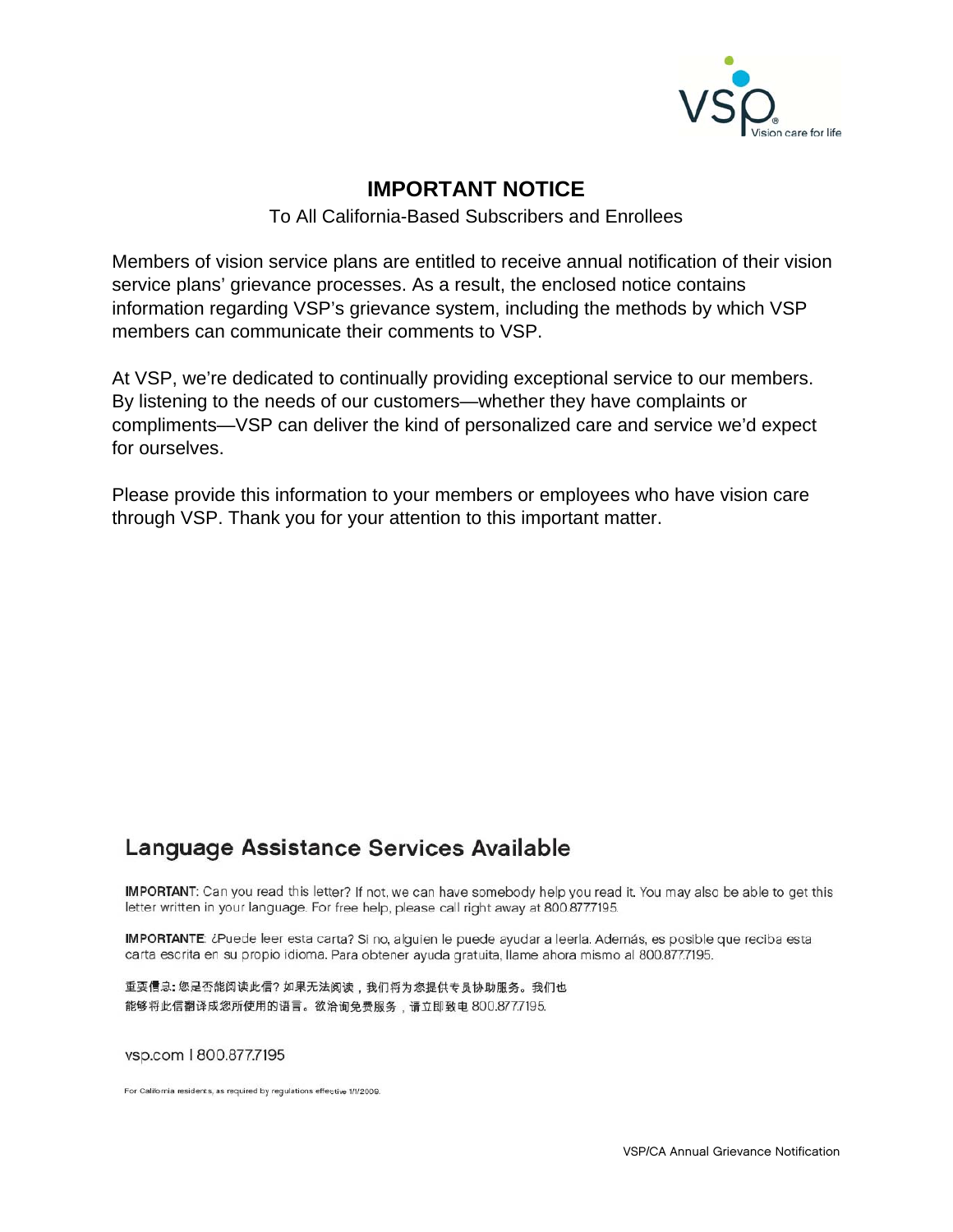

#### **Grievance Process**

If a VSP member has a complaint/grievance regarding VSP and/or a VSP network provider, you may immediately call VSP Member Services at **800.877.7195** Monday through Friday, 5:00 a.m. to 8:00 p.m.; Saturday, 7:00 a.m. to 8:00 p.m.; and Sunday, 7:00 a.m. to 7:00 p.m. (Pacific Time), or log on to **vsp.com** and complete the Member Grievance Form. You may also submit a grievance in writing to VSP's attention: Complaints and Grievances, P.O. Box 2350, Sacramento, CA 95741.

For grievances submitted in writing, VSP will respond to you in writing acknowledging receipt and/or disposition of the grievance within five (5) business days. VSP will resolve your grievance within thirty (30) days from the date of receipt and keep your grievance and the response on file for seven (7) years. If a grievance was not resolved within five (5) business days after receipt, VSP will provide a written resolution letter within thirty (30) business days after receipt. For grievances submitted verbally, VSP will send a written acknowledgement letter if a grievance was not satisfactorily resolved within five (5) business days after receipt of the grievance and a written resolution letter within 30 days (30) after receipt. If the thirty (30) day standard appeal process seriously threatens a member's health or ability to function, they can request an expedited 24 hour review of their complaint/grievance.

In accordance with State and Federal regulations, VSP will not discriminate against a member on the basis of filing a complaint or grievance.

Language assistance services are available. Call **800.877.7195** if you need assistance reading this letter, would like this letter written in your language, or need your cultural and/or linguistic needs met.

### Language Assistance Services Available

IMPORTANT: Can you read this letter? If not, we can have somebody help you read it. You may also be able to get this letter written in your language. For free help, please call right away at 800.877.7195.

IMPORTANTE: ¿Puede leer esta carta? Si no, alguien le puede ayudar a leerla. Además, es posible que reciba esta carta escrita en su propio idioma. Para obtener ayuda gratuita, llame ahora mismo al 800.877.7195.

重耍信息:您是否能阅读此信?如果无法阅读,我们将为您提供专员协助服务。我们也 能够将此信翻译成您所使用的语言。欲洽询免费服务,请立即致电 800.8777195.

vsp.com | 800.877.7195

For California residents, as required by regulations effective 1/1/2009.